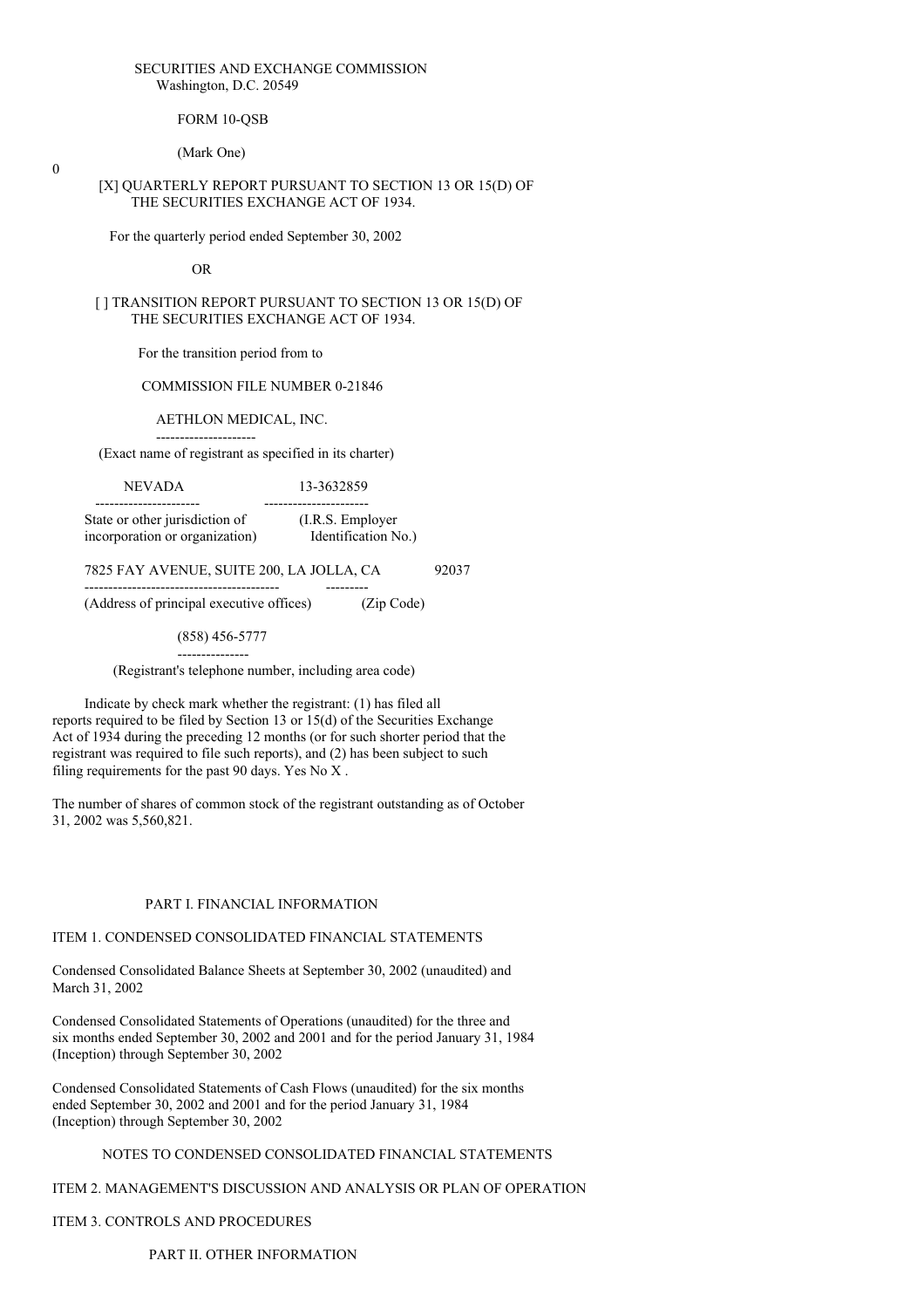## ITEM 1. LEGAL PROCEEDINGS

## ITEM 2. CHANGES IN SECURITIES

## ITEM 3. DEFAULTS UPON SENIOR SECURITIES

## ITEM 4. SUBMISSION OF MATTERS TO A VOTE OF SECURITY HOLDERS

## ITEM 5. OTHER INFORMATION

ITEM 6. EXHIBITS AND REPORTS ON FORM 8-K

 $\overline{\phantom{0}}$ 

PART I. FINANCIAL INFORMATION

All references to "us", "we", "Aethlon", "Aethlon Medical", or "the Company" refer to Aethlon Medical, Inc., its predecessors and its subsidiaries.

## ITEM 1. CONDENSED CONSOLIDATED FINANCIAL STATEMENTS

AETHLON MEDICAL, INC. AND SUBSIDIARIES (A Development Stage Company) CONDENSED CONSOLIDATED BALANCE SHEETS

|                                       |    |              | 2002 2002<br>(Unaudited) | September 30, March 31, |                 |
|---------------------------------------|----|--------------|--------------------------|-------------------------|-----------------|
| <b>ASSETS</b>                         |    |              |                          |                         |                 |
| <b>Current Assets</b>                 |    |              |                          |                         |                 |
| Cash                                  |    | $\mathbf{s}$ |                          | 1,225 \$ 10,667         |                 |
| Prepaid expenses                      |    |              |                          | 121,564 140,788         |                 |
|                                       |    |              |                          | 122,789 151,455         |                 |
| Furniture and Equipment, net          |    |              |                          |                         | 27,399 37,182   |
| Patents and Patents Pending, net      |    |              |                          |                         | 573,432 560,790 |
| Employment Contract, net              |    |              |                          |                         | 158,682 222,156 |
| <b>Other Assets</b>                   |    |              |                          | 1,955 1,955             |                 |
|                                       |    |              |                          |                         |                 |
|                                       | S. |              |                          | 884,257 \$ 973,538      |                 |
| LIABILITIES AND STOCKHOLDERS' DEFICIT |    |              |                          |                         |                 |
| <b>Current Liabilities</b>            |    |              |                          |                         |                 |
| Accounts pavable and accrued          |    |              |                          |                         |                 |

| liabilities               | $$1,122,234$ $$1,160,219$ |           |           |
|---------------------------|---------------------------|-----------|-----------|
| Due to related parties    |                           | 1,281,968 | 1,073,355 |
| Notes payable             | 497,500                   |           | 572,500   |
| Convertible notes payable |                           | 595,000   | 365,000   |
|                           |                           |           |           |
|                           | 3,496,702                 | 3,171,074 |           |

Commitments and Contingencies

| Stockholders' Deficit                 |                               |           |  |  |
|---------------------------------------|-------------------------------|-----------|--|--|
| Common stock, par value \$0.001 per   |                               |           |  |  |
| share; 25,000,000 shares authorized;  |                               |           |  |  |
| 5,508,821 and 5,170,697 shares issued |                               |           |  |  |
| and outstanding at September 30, 2002 |                               |           |  |  |
| and March 31, 2002, respectively      | 5,509                         | 5,171     |  |  |
| Additional paid-in capital            | 7,932,699                     | 7,391,382 |  |  |
| Stock options and warrants            | 3.660.596                     | 3,571,310 |  |  |
| Deficit accumulated during            |                               |           |  |  |
| development stage                     | $(14,211,249)$ $(13,165,399)$ |           |  |  |
|                                       |                               |           |  |  |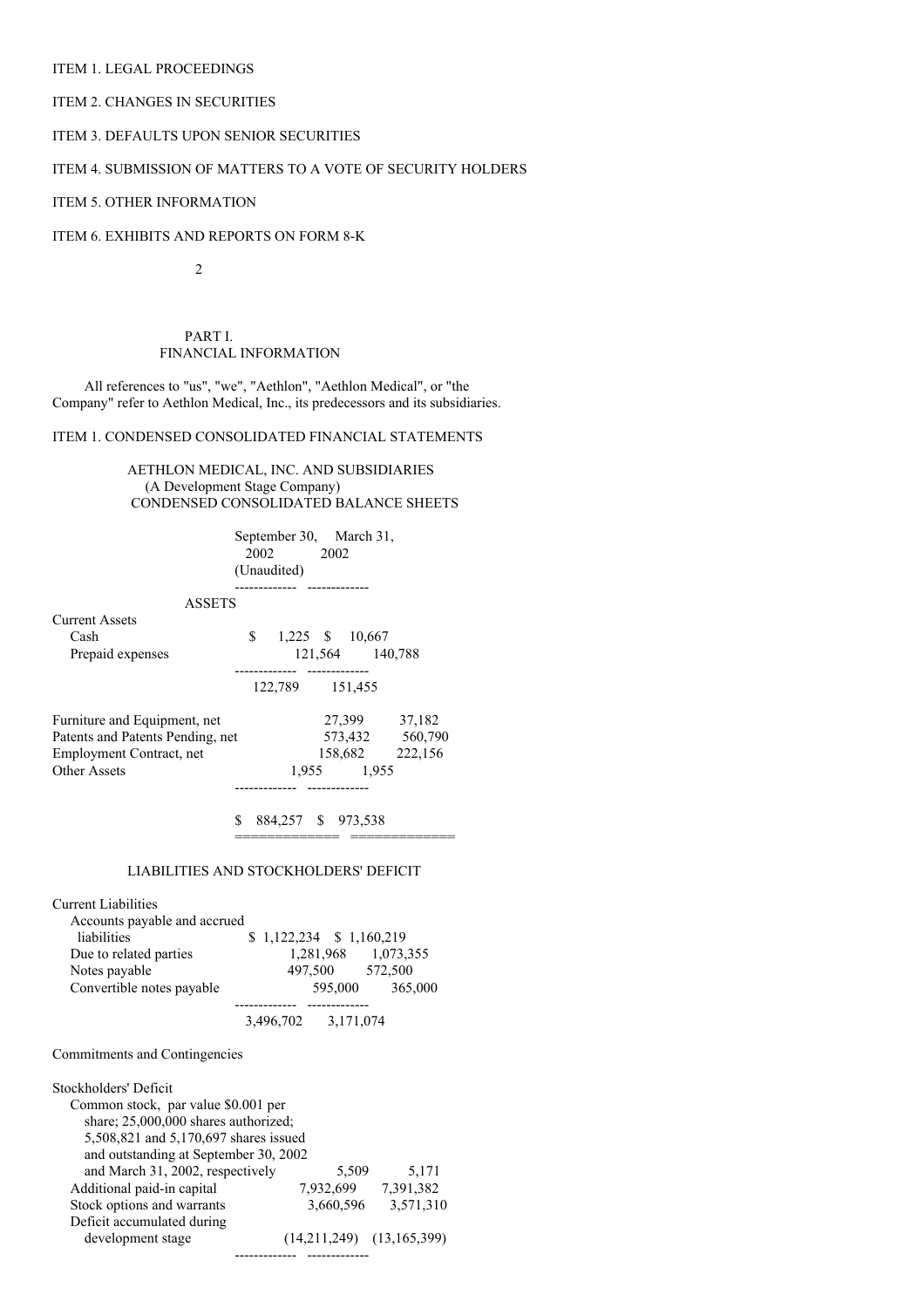(2,612,445) (2,197,536) ------------- -------------

\$ 884,257 \$ 973,538 ============= =============

The accompanying notes are an integral part of these condensed consolidated financial statements.

3

<TABLE>

AETHLON MEDICAL, INC. AND SUBSIDIARIES (A Development Stage Company) CONDENSED CONSOLIDATED STATEMENTS OF OPERATIONS For the Three and Six Months Ended September 30, 2002 and 2001 and For the Period January 31, 1984 (Inception) Through September 30, 2002 <CAPTION> JANUARY 31, 1984 THREE MONTHS THREE MONTHS SIX MONTHS SIX MONTHS (INCEPTION) ENDED ENDED ENDED ENDED THROUGH SEPTEMBER 30, SEPTEMBER 30, SEPTEMBER 30, SEPTEMBER 30, SEPTEMBER 30, 2002 2001 2002 2001 2002 ------------- ------------- ------------- ------------- -------------  $\langle S \rangle$   $\langle C \rangle$   $\langle C \rangle$   $\langle C \rangle$   $\langle C \rangle$   $\langle C \rangle$ REVENUES Grant income \$ -- \$ -- \$ -- \$ 1,424,012 Subcontract income -- -- -- -- -- 73,746 Sale of research and development -- - - - - - - - 35,810 ------------- ------------- ------------- ------------- ------------- -- - - - 1,533,568 EXPENSES Personnel 164,941 145,828 298,383 264,205 4,901,796 Professional fees 223,823 179,674 334,169 410,912 3,000,060 Rent 14,455 17,720 28,805 38,342 704,378 Depreciation 5,515 5,465 10,980 12,395 185,429 Amortization of goodwill -- - - - - - - - - 99,692 Other amortization 35,414 33,780 70,828 109,199 419,819 Impairment of goodwill -- - - - - - - - 897,227 Other expenses 32,150 49,590 50,657 103,199 1,669,090 ------------- ------------- ------------- ------------- ------------- 476,298 432,057 793,822 938,252 11,877,491 OTHER EXPENSE (INCOME) Interest and other debt expenses 170,385 194,785 253,644 348,172 3,748,750 Other charge -- 97,550 -- 97,550 211,758 Other income -- -- (1,616) -- (75,767)<br>Interest income -- -- -- -- (17.415) Interest income  $\qquad \qquad -- \qquad -- \qquad -- \qquad -- \qquad (17.415)$ ------------- ------------- ------------- ------------- ------------- 170,385 292,335 252,028 445,722 3,867,326 ------------- ------------- ------------- ------------- ------------- NET LOSSS BEFORE PROVISION FOR INCOME TAXES (646,683) (724,392) (1,045,850) (1,383,974) (14,211,249) PROVISION FOR INCOME TAXES -- - - - -------------- ------------- ------------- ------------- ------------- NET LOSS (\$ 646,683) (\$ 724,392) (\$ 1,045,850) (\$ 1,383,974) (\$14,211,249) ============= ============= ============= ============= ============= BASIC AND DILUTED LOSS PER COMMON SHARE (\$ 0.12) (\$ 0.20) (\$ 0.20) (\$ 0.39) ============= ============= ============= ============= WEIGHTED AVERAGE NUMBER OF COMMON SHARES OUTSTANDING 5,448,408 3,670,162 5,342,505 3,543,595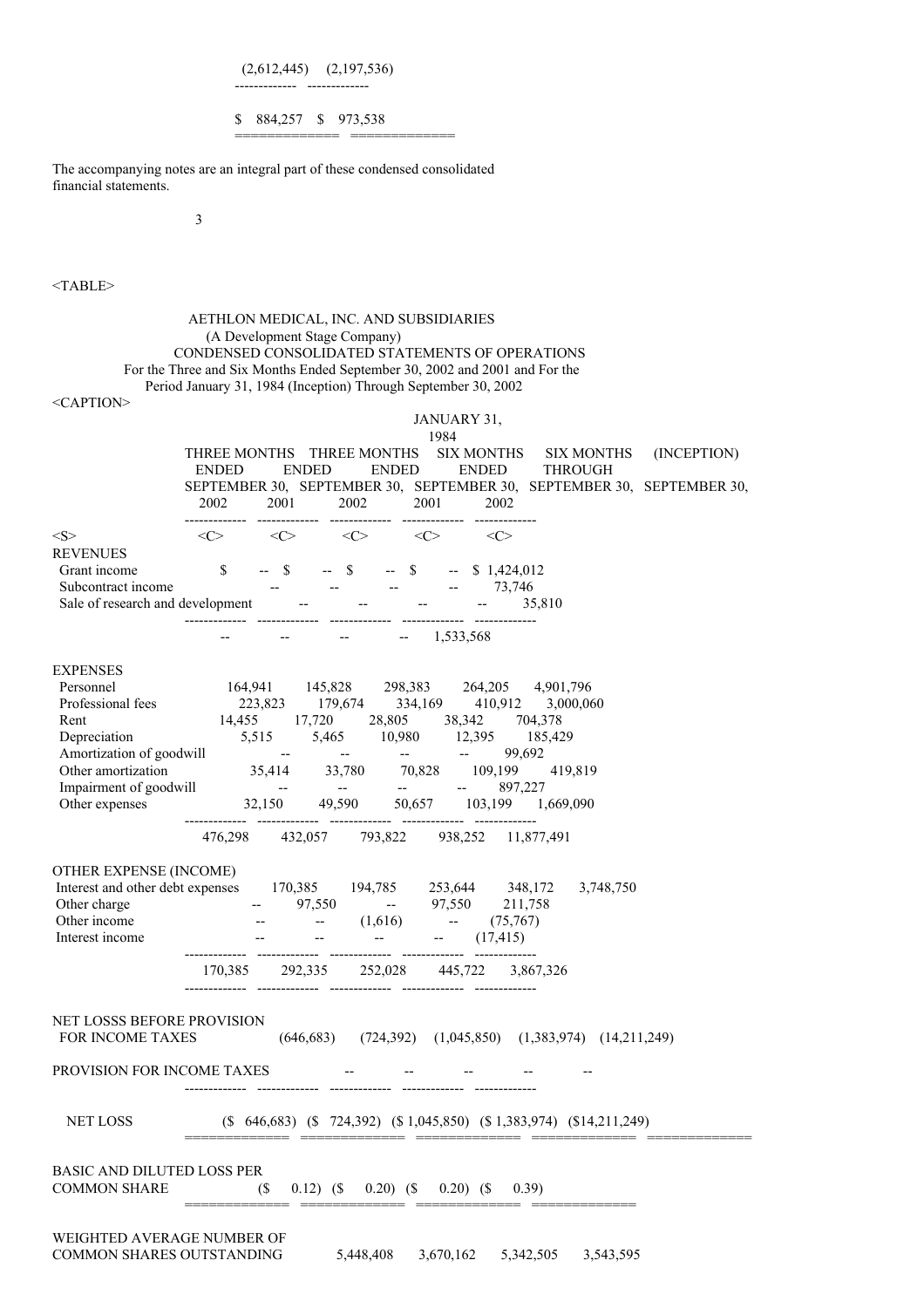<TABLE>

## AETHLON MEDICAL, INC. AND SUBSIDIARIES (A Development Stage Company) CONDENSED CONSOLIDATED STATEMENTS OF CASH FLOWS For the Six Months Ended September 30, 2002 and 2001 and For the Period January 31, 1984 (Inception) Through September 30, 2002

============= ============= ============= =============

(Unaudited)

<CAPTION>

| 1984<br>Six Months Six Months (Inception)<br>Ended Ended Through<br>September 30, September 30, September 30,<br>$2002 \qquad \quad 2001 \qquad \quad 2002$<br>------------ ------------ -----------<br>$\langle C \rangle$ $\langle C \rangle$ $\langle C \rangle$<br><s><br/>CASH FLOWS FROM OPERATING ACTIVITIES<br/><math>(1,045,850)</math> <math>(1,383,974)</math> <math>(14,211,249)</math><br/>Net loss<br/>Adjustments to reconcile net loss to net cash<br/>used in operating activities:<br/>Depreciation and amortization 81,808 219,144 704,940<br/>Gain on sale of furniture and equipment -- (13,065)</s> |  |
|---------------------------------------------------------------------------------------------------------------------------------------------------------------------------------------------------------------------------------------------------------------------------------------------------------------------------------------------------------------------------------------------------------------------------------------------------------------------------------------------------------------------------------------------------------------------------------------------------------------------------|--|
|                                                                                                                                                                                                                                                                                                                                                                                                                                                                                                                                                                                                                           |  |
|                                                                                                                                                                                                                                                                                                                                                                                                                                                                                                                                                                                                                           |  |
|                                                                                                                                                                                                                                                                                                                                                                                                                                                                                                                                                                                                                           |  |
|                                                                                                                                                                                                                                                                                                                                                                                                                                                                                                                                                                                                                           |  |
|                                                                                                                                                                                                                                                                                                                                                                                                                                                                                                                                                                                                                           |  |
|                                                                                                                                                                                                                                                                                                                                                                                                                                                                                                                                                                                                                           |  |
|                                                                                                                                                                                                                                                                                                                                                                                                                                                                                                                                                                                                                           |  |
|                                                                                                                                                                                                                                                                                                                                                                                                                                                                                                                                                                                                                           |  |
| Interest and debt expenses related to<br>$(24,714)$ 182,403 2,590,022<br>warrants                                                                                                                                                                                                                                                                                                                                                                                                                                                                                                                                         |  |
| Common stock, warrants and options issued                                                                                                                                                                                                                                                                                                                                                                                                                                                                                                                                                                                 |  |
| 57,000 227,681 1,928,434<br>for services                                                                                                                                                                                                                                                                                                                                                                                                                                                                                                                                                                                  |  |
| Beneficial conversion feature of convertible                                                                                                                                                                                                                                                                                                                                                                                                                                                                                                                                                                              |  |
| mous payable<br>Impairment of goodwill<br>Deferred community of the contract of the contract of the Deferred community of the Deferred community of the Deferred contract of the Deferred contract of the Deferred contract of the                                                                                                                                                                                                                                                                                                                                                                                        |  |
|                                                                                                                                                                                                                                                                                                                                                                                                                                                                                                                                                                                                                           |  |
| Impairment of goodwill<br>Deferred compensation forgiven<br>Changes in operating assets and liabilities:<br>$\frac{897,227}{217,223}$                                                                                                                                                                                                                                                                                                                                                                                                                                                                                     |  |
|                                                                                                                                                                                                                                                                                                                                                                                                                                                                                                                                                                                                                           |  |
| 76,224 9,934 96,973<br>Prepaid expenses                                                                                                                                                                                                                                                                                                                                                                                                                                                                                                                                                                                   |  |
| $  (1,955)$<br>Other assets                                                                                                                                                                                                                                                                                                                                                                                                                                                                                                                                                                                               |  |
| Accounts payable and accrued liabilities 99,670 (2,858) 1,259,889<br>Due to related parties 233,612 45,028 1,306,967                                                                                                                                                                                                                                                                                                                                                                                                                                                                                                      |  |
| Net cash used in operating activities (292,250) (677,642) (4,659,594)                                                                                                                                                                                                                                                                                                                                                                                                                                                                                                                                                     |  |
| CASH FLOWS FROM INVESTING ACTIVITIES                                                                                                                                                                                                                                                                                                                                                                                                                                                                                                                                                                                      |  |
| Acquisition of furniture and equipment (1,197) (30,804) (209,383)<br>Acquisition of patents and patents pending (19,995) (33,511) (323,794)                                                                                                                                                                                                                                                                                                                                                                                                                                                                               |  |
|                                                                                                                                                                                                                                                                                                                                                                                                                                                                                                                                                                                                                           |  |
| Proceeds from sale of furniture and equipment -- -- 17,065<br>Cash of acquired company -- -- 10,728                                                                                                                                                                                                                                                                                                                                                                                                                                                                                                                       |  |
| Cash of acquired company                                                                                                                                                                                                                                                                                                                                                                                                                                                                                                                                                                                                  |  |
| Net cash used in investing activities (21,192) (64,315) (505,384)                                                                                                                                                                                                                                                                                                                                                                                                                                                                                                                                                         |  |
| (continued)                                                                                                                                                                                                                                                                                                                                                                                                                                                                                                                                                                                                               |  |
| 5                                                                                                                                                                                                                                                                                                                                                                                                                                                                                                                                                                                                                         |  |

## The accompanying notes are an integral part of these condensed consolidated financial statements.

 $<$ /TABLE>

<TABLE>

AETHLON MEDICAL, INC. AND SUBSIDIARIES (A Development Stage Company) CONDENSED CONSOLIDATED STATEMENTS OF CASH FLOWS For the Six Months Ended September 30, 2002 and 2001 and For the Period January 31, 1984 (Inception) Through September 30, 2002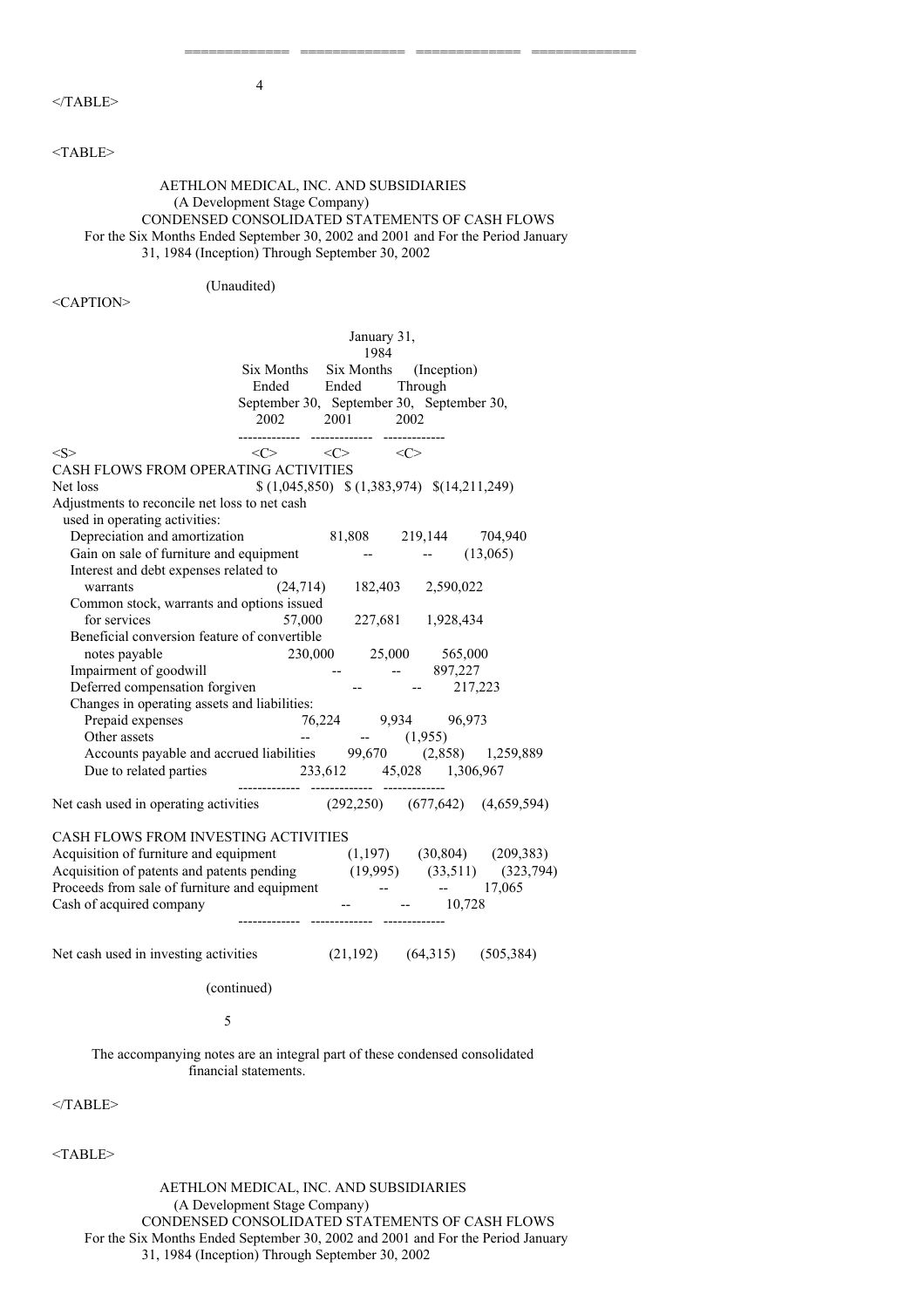## <CAPTION>

|                                                                                                                                                                                                                                                                 |                                                             | January 31,<br>1984 |                         |                             |  |
|-----------------------------------------------------------------------------------------------------------------------------------------------------------------------------------------------------------------------------------------------------------------|-------------------------------------------------------------|---------------------|-------------------------|-----------------------------|--|
|                                                                                                                                                                                                                                                                 | Six Months Six Months (Inception)                           |                     |                         |                             |  |
|                                                                                                                                                                                                                                                                 |                                                             | Ended Ended Through |                         |                             |  |
|                                                                                                                                                                                                                                                                 | September 30, September 30, September 30,                   |                     |                         |                             |  |
|                                                                                                                                                                                                                                                                 |                                                             | 2002 2001 2002      |                         |                             |  |
| $<\ge$                                                                                                                                                                                                                                                          | $\langle C \rangle$ $\langle C \rangle$ $\langle C \rangle$ |                     |                         |                             |  |
| <b>CASH FLOWS FROM FINANCING ACTIVITIES</b><br>Proceeds from issuance of notes payable \$ 255,000 \$ 25,000 \$ 2,193,000<br>Principal payments in notes payable $(25,000)$ -- $(25,000)$<br>Net proceeds from issuance of common stock 74,000 711,764 2,998,203 |                                                             |                     |                         |                             |  |
| Net cash provided by financing activities 304,000 736,764 5,166,203                                                                                                                                                                                             | -------- -------------                                      |                     |                         |                             |  |
| NET (DECREASE) INCREASE IN CASH<br>CASH - beginning of period                                                                                                                                                                                                   |                                                             |                     | 10,667 6,058            | $(9,442)$ $(5,193)$ $1,225$ |  |
| CASH - end of period                                                                                                                                                                                                                                            | \$.                                                         |                     | $1,225$ \$ 865 \$ 1,225 |                             |  |

The accompanying notes are an integral part of these condensed consolidated financial statements.

6

 $<$ /TABLE> /

## AETHLON MEDICAL, INC. AND SUBSIDIARIES (A Development Stage Company) NOTES TO CONDENSED CONSOLIDATED FINANCIAL STATEMENTS September 30, 2002

## NOTE 1. NATURE OF BUSINESS AND BASIS OF PRESENTATION

Aethlon Medical, Inc. (the "Company") engages in the research and development of a medical device known as the Hemopurifier(TM) that removes harmful substances from the blood. The Company is in the development stage on the Hemopurifier and significant research and testing are still needed to reach commercial viability. Any resulting medical device or process will require approval by the U.S. Food and Drug Administration ("FDA"), and the Company has not yet begun efforts to obtain FDA approval on its current lead product candidate, which may take several years. Since many of the Company's patents were issued in the 1980's, they are scheduled to expire in the near future. Thus, such patents may expire before FDA approval, if any, is obtained.

The Company is classified as a development stage enterprise under accounting principles generally accepted in the United States ("GAAP"), and has not generated revenues from its principal operations.

The Company's common stock is quoted on the Over-the-Counter Bulletin Board of the National Association of Securities Dealers under the symbol "AEMD".

The accompanying unaudited condensed consolidated financial statements of Aethlon Medical, Inc. (the "Company") have been prepared in accordance with GAAP for interim financial information and with the instructions to Form 10-QSB. Accordingly, they do not include all of the information and footnotes required by GAAP for complete financial statements. In the opinion of management, all adjustments (consisting of normal recurring accruals) considered necessary for a fair presentation have been included. Operating results for the three-month and six-month periods ended September 30, 2002 are not necessarily indicative of the results that may be expected for the year ending March 31, 2003. For further information, refer to the Company's Annual Report on Form 10-KSB for the year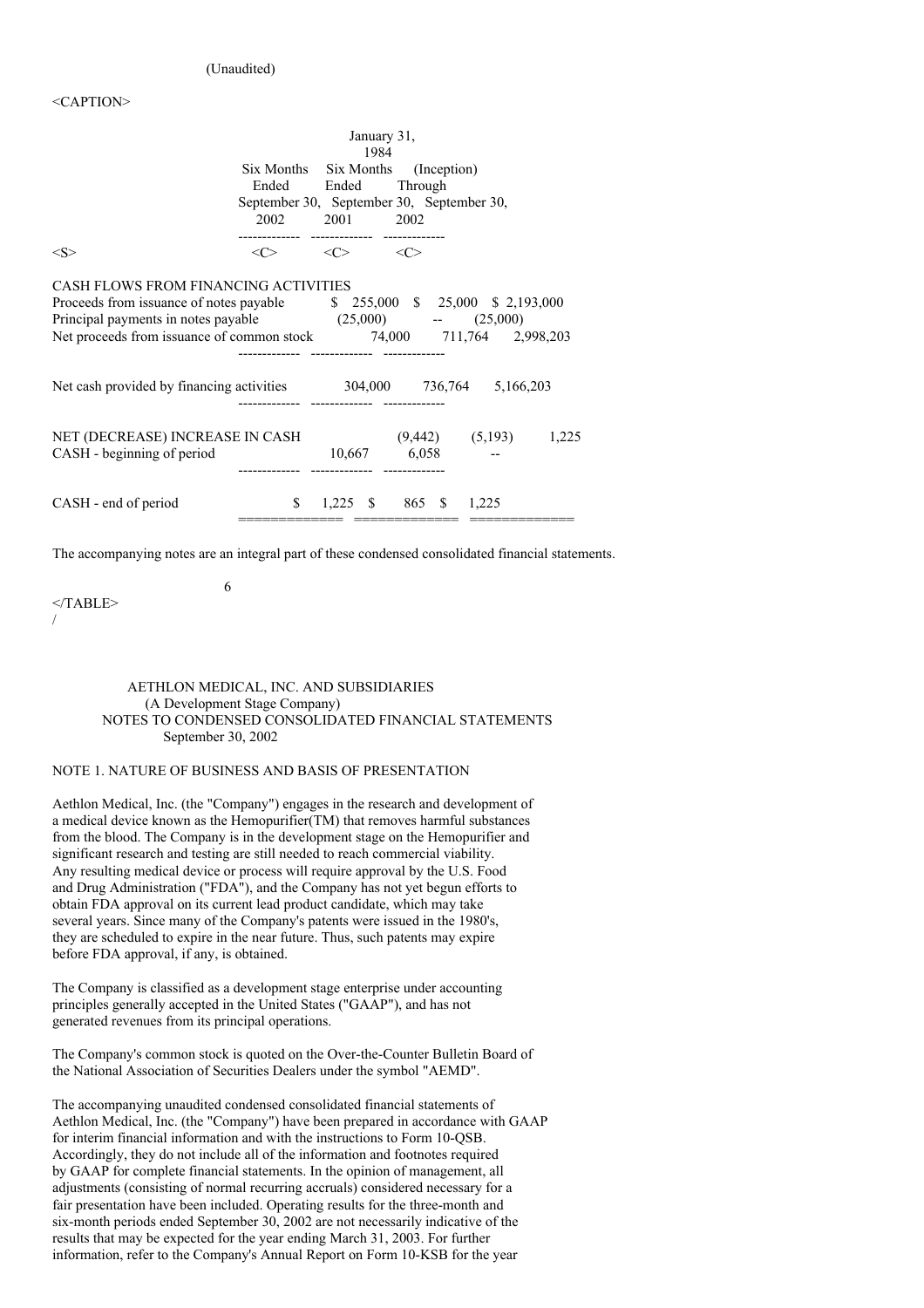ended March 31, 2002, which includes audited financial statements and footnotes as of and for the years ended March 31, 2002 and 2001.

## NOTE 2. SUMMARY OF SIGNIFICANT ACCOUNTING POLICIES

The summary of significant accounting policies of the Company presented below is designed to assist the reader in understanding the Company's consolidated financial statements. Such financial statements and related notes are the representations of Company management, who is responsible for their integrity and objectivity. These accounting policies conform to GAAP in all material respects, and have been consistently applied in preparing the accompanying condensed consolidated financial statements.

#### PRINCIPLES OF CONSOLIDATION

 $-$ 

The accompanying condensed consolidated financial statements include the accounts of Aethlon Medical, Inc. and its legal wholly-owned subsidiaries Aethlon, Inc., Hemex, Inc. and Cell Activation, Inc. ("Cell") (collectively hereinafter referred to as the "Company"). All significant intercompany balances and transactions have been eliminated in consolidation.

7

## AETHLON MEDICAL, INC. AND SUBSIDIARIES (A Development Stage Company) NOTES TO CONDENSED CONSOLIDATED FINANCIAL STATEMENTS September 30, 2002

#### LOSS PER COMMON SHARE

- ---------------------

Loss per common share is based on the weighted average number of shares of common stock and common stock equivalents outstanding during the year in accordance with Statement of Financial Accounting Standards No. 128, "Earnings per Share."

Securities that could potentially dilute basic loss per share (prior to their conversion, exercise or redemption) were not included in the diluted-loss-per-share computation because their effect is anti-dilutive. The total potential common shares that have not been included in such computation are approximately 3,900,000 at September 30, 2002.

### RECENT ACCOUNTING PRONOUNCEMENTS

- ----------------------------------

In July 2001, the FASB issued Statements No. 141, " Business Combinations " ("SFAS 141") and No. 142 "Goodwill and Other Intangible Assets" ("SFAS 142"). SFAS 141 is effective for fiscal years beginning after June 30, 2001 and requires that all business combinations be accounted for by the purchase method. SFAS 142 provides that all existing and newly acquired goodwill and certain intangible assets will no longer be amortized but will be tested for impairment at least annually and written down only when impaired. Additionally, the FASB has recently issued Statements No. 143, " Accounting for Asset Retirement Obligations " ("SFAS 143") and No. 144, " Accounting for the Impairment or Disposal of Long-Lived Assets " ("SFAS 144"). SFAS 143 addresses financial accounting and reporting for obligations associated with the retirement of tangible long-lived assets and the associated asset retirement costs, and is effective for financial statements issued for fiscal years beginning after June 15, 2002. For the three-month period ended June 30, 2002, the Company adopted SFAS 141, 142 and 144. There was no significant effect on the Company's June 30, 2002 financial statements. Management does not expect that the requirements of SFAS 143 will have a significant impact on the Company's future financial statements.

#### RECLASSIFICATIONS

- -----------------

Certain reclassifications have been made to the September 30, 2001 financial statement presentation to correspond to the September 30, 2002 format.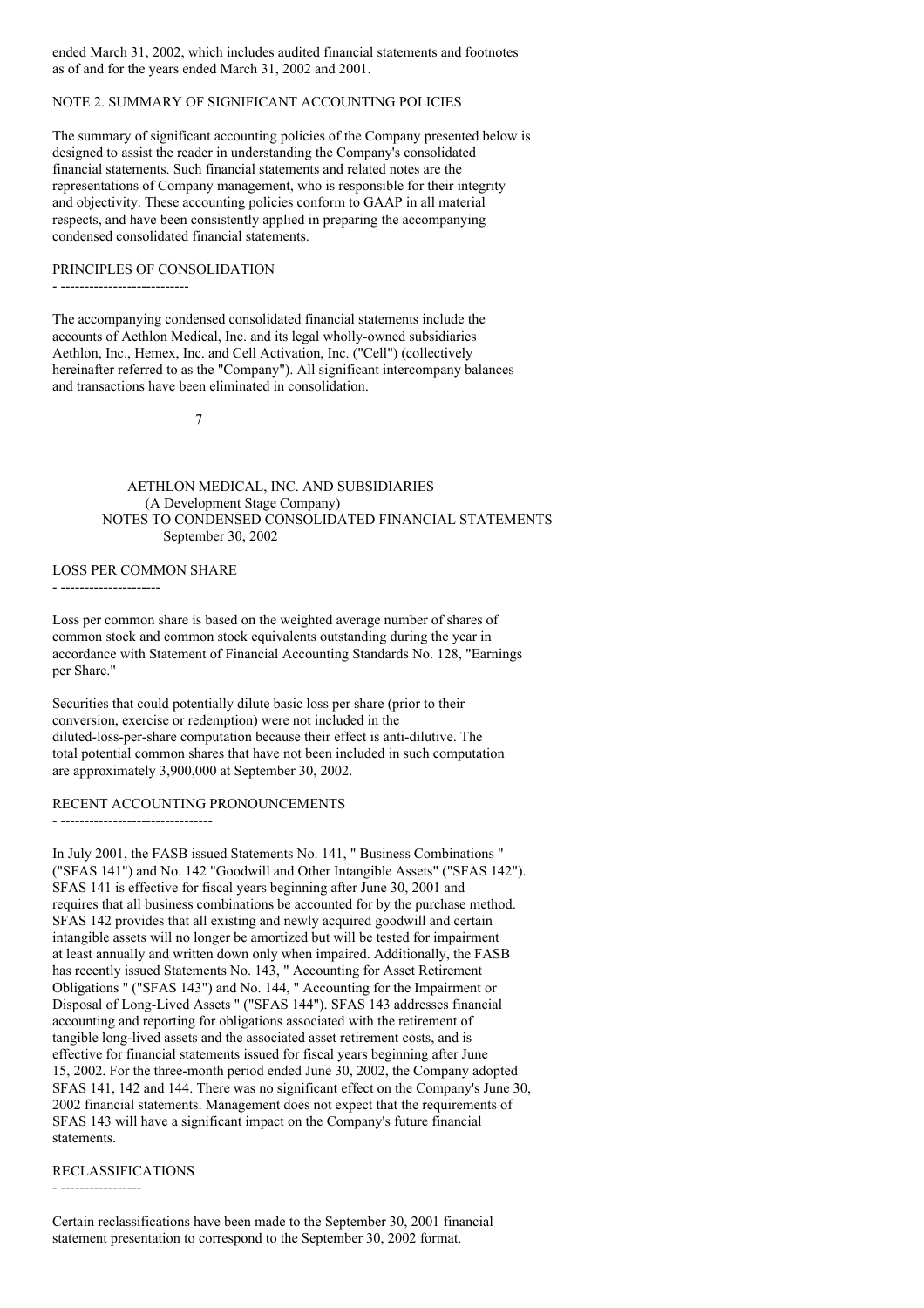## NOTE 3. DEBT-TO-EQUITY CONVERSION PROGRAM

In March 2002, the Company extended an offer to certain note holders and vendors to convert past due amounts into restricted common stock and warrants to purchase common stock of the Company. The offer entailed the conversion of liabilities at a conversion of one share and one-half of a warrant for every \$1.25 converted. The warrants have an exercise price of \$2.00 per share and expire three years from the date of issuance. During the quarter ended September 30, 2002, there were no conversions of debt.

8

AETHLON MEDICAL, INC. AND SUBSIDIARIES (A Development Stage Company) NOTES TO CONDENSED CONSOLIDATED FINANCIAL STATEMENTS September 30, 2002

## NOTE 4. CONVERTIBLE NOTES PAYABLE

## CONVERTIBLE NOTES

- -----------------

On July 2, 2002, the Company issued a convertible note in the amount of \$50,000 to an investor bearing interest at 10% per annum, with principal and interest thereon due January 3, 2003. On August 9, 2002, the Company issued a convertible note in the amount of \$50,000 to an investor bearing interest a 10% per annum, with principal and interest thereon due February 10, 2003. On August 15, 2002, the Company issued a convertible note in the amount of \$50,000 to an investor bearing interest a 10% per annum, with principal and interest thereon due February 16, 2003. All three notes may be converted to common stock of the Company at any time at the option of the respective holder at the conversion price of \$0.50 per share. A beneficial conversion feature approximating \$150,000 was recorded during the quarter ended September 30, 2002.

The Company is currently in default on approximately \$942,500 of amounts owed under various notes payable and is currently seeking other financing arrangements to retire all past due notes.

### NOTE 5. GOING CONCERN AND LIQUIDITY CONSIDERATIONS

The accompanying condensed consolidated financial statements have been prepared on a going concern basis, which contemplates the realization of assets and the satisfaction of liabilities in the ordinary course of business. The Company has experienced a loss of approximately \$14 million for the period from January 31, 1984 (Inception) through September 30, 2002. The Company has not generated significant revenue or any profit from operations since inception. A substantial amount of additional capital will be necessary to advance the development of the Company's products to the point at which they may become commercially viable. Such factors indicate that the Company may be unable to continue as a going concern for a reasonable period of time. Management is in discussions with potential investors to pursue additional capital infusions into the Company, which management believes are necessary at least until such time that the Company generates sufficient revenues and achieves profitability and positive cash flow.

The condensed consolidated financial statements do not include any adjustments relating to the recoverability of assets that might be necessary should the Company be unable to continue as a going concern. The Company's continuation as a going concern is dependent upon its ability to obtain additional financing as may be required, and generate sufficient revenue and operating cash flow to meet its obligations on a timely basis.

## NOTE 6. COMMITMENTS AND CONTINGENCIES

## REGISTRATION RIGHTS AGREEMENTS

- ------------------------------

The Company is obligated under various agreements to register its common stock, including the common stock underlying certain warrants and options. The Company is subject to penalties for failure to register such securities, the amount of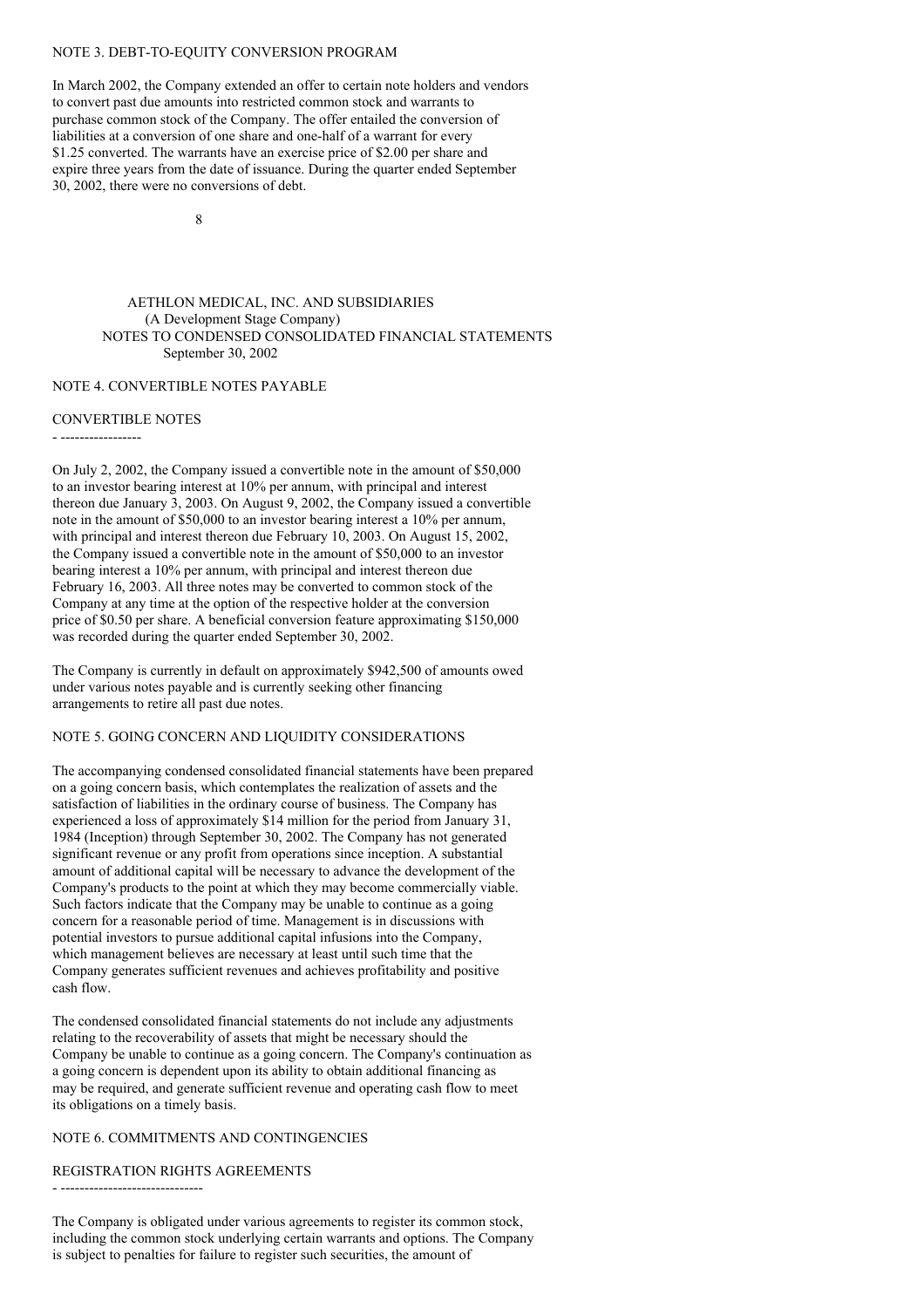which could be material to the Company's financial condition, results of operations and cash flows. The Company filed a registration statement on Form SB-2 with the Securities and Exchange Commission in December, 2000 to register the necessary securities. However, such registration statement was never declared effective. Management is currently unaware of any potential claims related to the lack of registration and plans to file a revised registration statement as funds to cover registration expenses become available. The Company may incur additional charges in exchange for further waivers through the date of an effective registration statement.

DELINQUENT SEC FILING

- ---------------------

The Company's March 31, 2002 Form 10-KSB did not contain certain disclosure items in its Executive Compensation, Security Ownership of Certain Beneficial Owners and Management and Certain Relationships and Related Transactions. Such sections were intended to be incorporated by reference in the Company's proxy statement, which was not filed. The failure to file the proxy statement with the disclosure required in Form 10-KSB constitutes non-compliance with the periodic reporting requirements of the Securities and Exchange Act of 1934 (the "Exchange Act") and, among other things, could result in de-listing of the Company's common stock from the Over-the-Counter Bulletin Board ("OTCBB").

In addition, any owners of the Company's restricted securities who are otherwise eligible to sell such securities under Rule 144 may be temporarily unable to do so until such filing delinquency is cured. The Company intends to file an amendment to its Annual Report on Form 10-KSB for the year ended March 31, 2002 to cure such delinquency.

9

AETHLON MEDICAL, INC. AND SUBSIDIARIES (A Development Stage Company) NOTES TO CONDENSED CONSOLIDATED FINANCIAL STATEMENTS September 30, 2002

### NOTE 7. STOCK TRANSACTIONS

In January 2002, the Company entered into a consulting agreement under which the consultant was granted an option to purchase up to 400,000 shares of restricted common stock of the Company at the exercise price of \$0.50 per share, expiring January 2003. On February 12, 2002, the consultant exercised all 400,000 options. Such options were valued at approximately \$562,000, using the Black-Scholes option pricing model. In July 2002, the Company extended the original agreement by six months to expire July 2003. As a result of extending the agreement, the consultant received an additional option to purchase up to 200,000 shares of restricted common stock of the Company at the exercise price of \$0.50 per share. During the quarter ended September 30, 2002, the Company issued 148,000 shares of restricted common stock in exchange for \$74,000 in cash under such agreement. Such options were valued at approximately \$114,000 using the Black-Scholes option pricing model of which \$57,000 was charged to expense in the accompanying condensed consolidated statements of operations and \$57,000 is included in prepaid expenses at September 30, 2002.

#### NOTE 8. SUBSEQUENT EVENT

In October 2002, the Company issued 52,000 shares of Restricted Common Stock in connection with the exercise of options for cash totaling \$26,000.

10

## ITEM 2. MANAGEMENT'S DISCUSSION AND ANALYSIS OR PLAN OF OPERATION

The following discussion of Aethlon Medical's financial condition and results of operations should be read in conjunction with, and is qualified in its entirety by the condensed consolidated financial statements and notes thereto, included in Item 1 in this Quarterly Report on Form 10-QSB. This item contains forward-looking statements that involve risks and uncertainties. Actual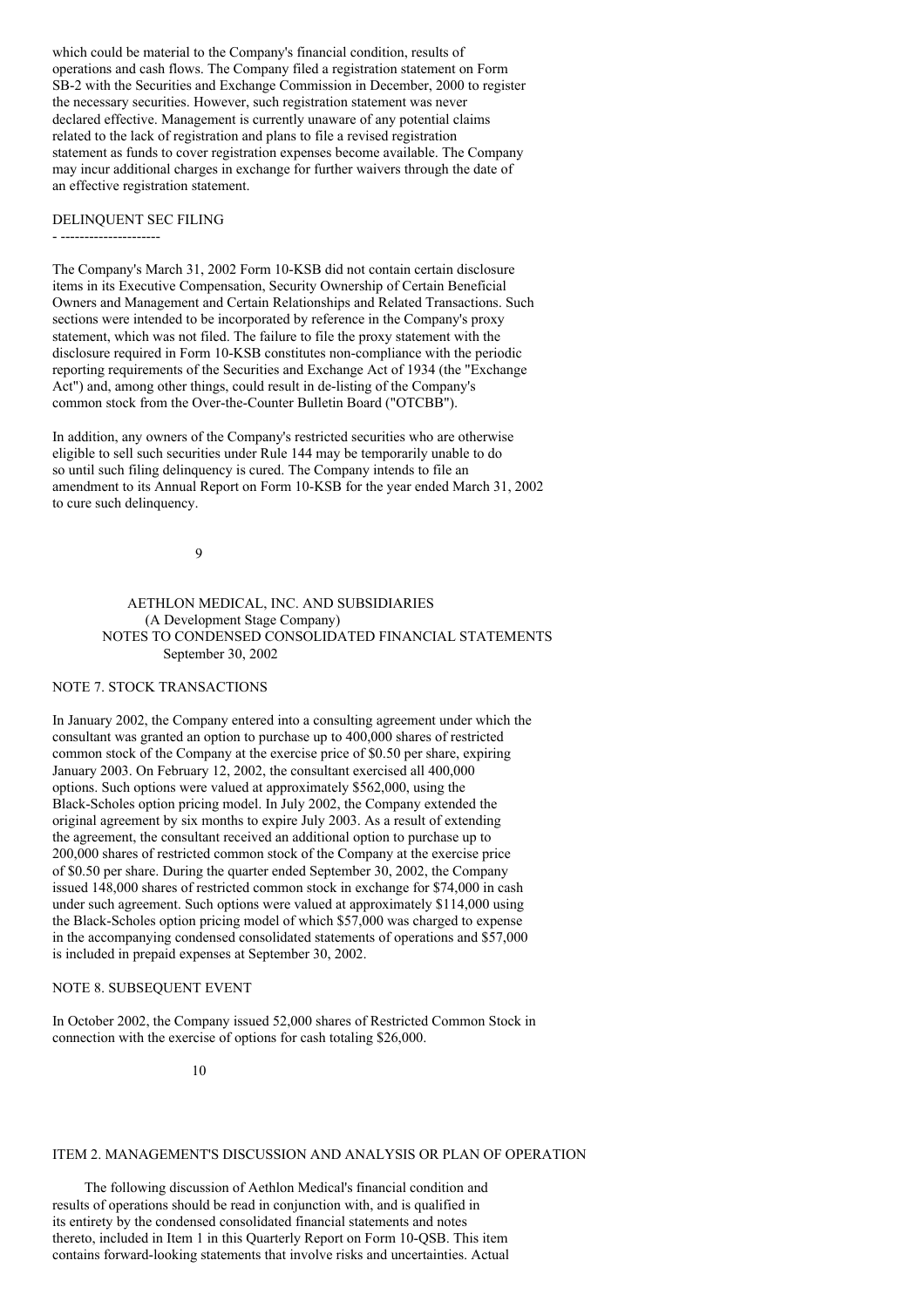results may differ materially from those indicated in such forward-looking statements.

## FORWARD LOOKING STATEMENTS

- --------------------------

All statements, other than statements of historical fact, included in this Form 10-QSB are, or may be deemed to be, "forward-looking statements" within the meaning of Section 27A of the Securities Act of 1933, as amended ("the Securities Act"), and Section 21E of the Exchange Act. Such forward-looking statements involve assumptions, known and unknown risks, uncertainties and other factors which may cause the actual results, performance, or achievements of Aethlon Medical, Inc. ("the Company") to be materially different from any future results, performance, or achievements expressed or implied by such forward looking statements contained in this Form 10-QSB. Such potential risks and uncertainties include, without limitation, completion of the Company's capital-raising activities, FDA approval of the Company's products, other regulations, patent protection of the Company's proprietary technology, product liability exposure, uncertainty of market acceptance, competition, technological change, and other risk factors detailed herein and in other of the Company's filings with the Securities and Exchange Commission. The forward-looking statements are made as of the date of this Form 10-QSB, and the Company assumes no obligation to update the forward-looking statements, or to update the reasons actual results could differ from those projected in such forward-looking statements.

### THE COMPANY

- -----------

Aethlon Medical is a development stage therapeutic device company that has not yet engaged in significant commercial activities. We are continuing to devote a significant portion of our resources to the advancement of our research and development efforts and are developing new treatments for the removal of targeted viruses and other intoxicants from the blood based on our proprietary Hemopurifier(TM) platform technology. Our main focus during fiscal 2002 was to further advance the HIV-Hemopurifier, know as AEMD-45.

Our principal executive office is located at 7825 Fay Avenue, Suite 200, La Jolla, California 92037. Our telephone number is 858/456-5777, and our website is www.aethlonmedical.com.

We file annual, quarterly, and special reports, proxy statements, and other information with the Securities Exchange Commission (SEC). Reports, proxy statements and other information filed with the SEC can be inspected and copied at the public reference facilities of the SEC at 450 Fifth Street NW, Washington, DC 20549. Such material may also be accessed electronically by means of the SEC's website at www.sec.gov.

Our common stock, par value \$0.001 per share, is traded on the OTCBB under the symbol "AEMD".

### CRITICAL ACCOUNTING POLICIES

- ----------------------------

The preparation of condensed consolidated financial statements in conformity with accounting principles generally accepted in the United States of America requires us to make a number of estimates and assumptions that affect the reported amounts of assets and liabilities and disclosure of contingent assets and liabilities at the date of the financial statements. Such estimates and assumptions affect the reported amounts of expenses during the reporting period. On an ongoing basis, we evaluate estimates and assumptions based upon historical experience and various other factors and circumstances. We believe our estimates and assumptions are reasonable in the circumstances; however, actual results may differ from these estimates under different future conditions.

We believe that the estimates and assumptions that are most important to the portrayal of our financial condition and results of operations, in that they require our most difficult, subjective or complex judgments, form the basis for the accounting policies deemed to be most critical to us. These critical accounting policies relate to stock purchase warrants issued with notes payable, beneficial conversion feature of convertible notes payable, impairment of intangible assets and long lived assets, contingencies and litigation. We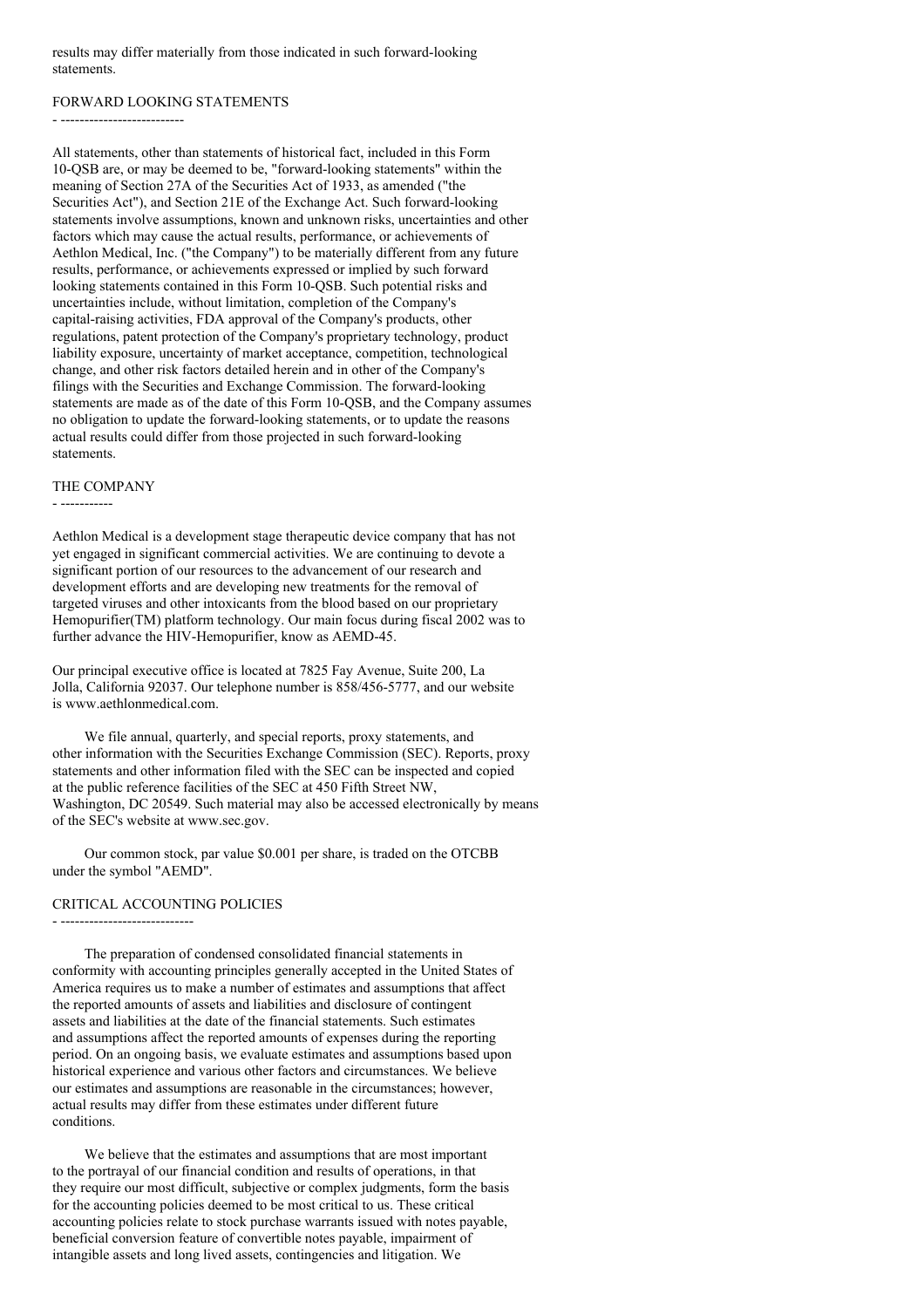believe estimates and assumptions related to these critical accounting policies are appropriate under the circumstances; however, should future events or occurrences result in unanticipated consequences, there could be a material impact on our future financial conditions or results of operations.

11

#### RESULTS OF OPERATIONS

#### - ---------------------

THE THREE MONTHS ENDED SEPTEMBER 30, 2002 COMPARED TO THE THREE MONTHS ENDED SEPTEMBER 30, 2001.

#### OPERATING EXPENSES

- ------------------

Consolidated operating expenses were \$476,298 for the three months ended September 30, 2002, versus \$432,057 for the comparable period ended September 30, 2001. This increase of 10.2% in operating expenses is attributable to increased professional fees, amortization and personnel expenses, that were principally due to increased staff and professionals associated with strategic and financial planning activities.

NET LOSS - --------

We recorded a consolidated net loss of (\$646,683) and (\$724,392) for the quarters ended September 30, 2002 and 2001, respectively. The decrease in net loss of 10.7% was primarily attributable to decreased financing costs associated with warrants and debt conversions.

Basic and diluted loss per common share were (\$0.12) for the three month period ended September 30, 2002 compared to (\$0.20) for the same period ended September 30, 2001, representing a reduction in basic and diluted loss per share of 40.0%. This reduction in loss per share was primarily attributable to the increase in the weighted average number of shares outstanding during the three month period ended September 30, 2002, as compared to the three month period ended September 30, 2001.

### THE SIX MONTHS ENDED SEPTEMBER 30, 2002 COMPARED TO THE SIX MONTHS ENDED SEPTEMBER 30, 2001.

### OPERATING EXPENSES

- ------------------

Consolidated operating expenses were \$793,822 for the six months ended September 30, 2002, versus \$938,252 for the comparable period ended September 30, 2002. This decrease of 15.4% in operating expenses is attributable to decreased professional fees, amortization and other expenses partially offset by higher personnel expenses, that were principally due to increased staff and professionals associated with strategic and financial planning activities.

We continue to carefully control costs and are pursuing various funding alternatives to support our business plan going forward.

#### NET LOSS

- --------

We recorded a consolidated net loss of (\$1,045,850) and (\$1,383,974) for the six-month periods ended September 30, 2002 and 2001, respectively. The decrease in net loss of 24.4% was primarily attributable to decreases in financing costs, professional fees, amortization and other expenses partially offset by higher personnel expenses, that were principally due to increased staff and professionals associated with strategic and financial planning activities

Basic and diluted loss per common share were (\$0.20) for the six month period ended September 30, 2002 compared to (\$0.39) for the same period ended September 30, 2001, representing a reduction in basic and diluted loss per share of 48.7%. This reduction in loss per share was primarily attributable to the increase in the weighted average number of shares outstanding during the six month period ended September 30, 2002 as compared the six month period ended September 30,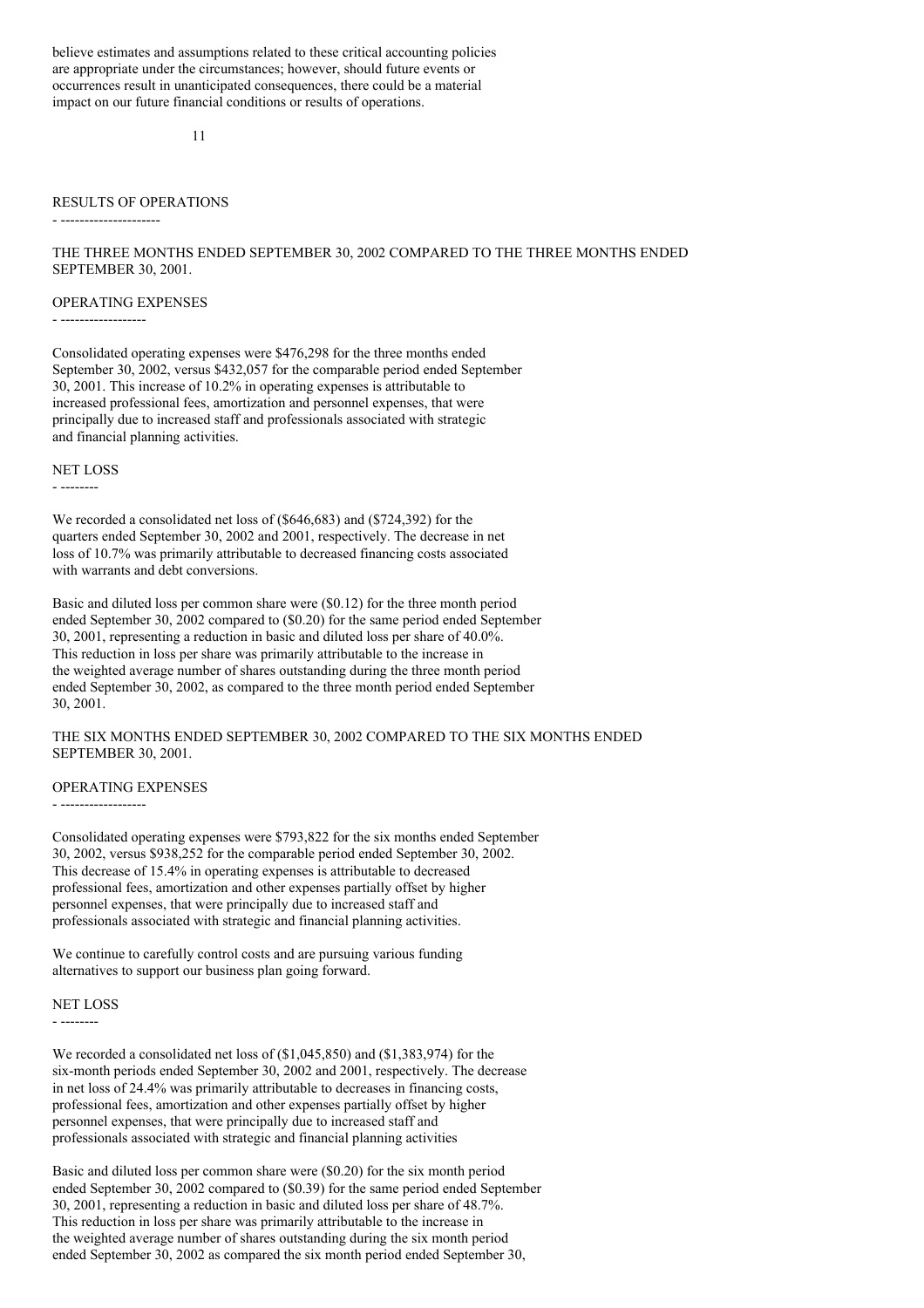# LIQUIDITY AND CAPITAL RESOURCES

- -------------------------------

To date, we have funded our capital requirements for the current operations from net funds received from the public and private sale of debt and equity securities, as well as from the issuance of common stock in exchange for services. Our cash position at September 30, 2002 was \$1,225 as compared to \$10,667, at March 31, 2002, representing a decrease of 88.5%.

During the six months ended September 30, 2002, operating activities used net cash of \$292,250. We received \$74,000 from the sale of common stock. In addition, during the six months ended September 30, 2002, we received \$255,000 from notes payable issued. During the six month period ended September 30, 2002, net cash used in operating activities primarily consisted of net loss of \$1,045,850. Net loss was offset by the change in other net assets (excluding cash) of \$409,506 and was increased by interest and debt expenses related to warrants of \$24,714. This change in net assets (excluding cash) was compensated by

- \$57,000 in common stock paid for services in lieu of cash,
- \$230,000 in beneficial conversion feature of convertible notes payable, and
- \$81,808 in depreciation and amortization.

Changes in current assets and current liabilities resulted in a negative working capital position of (\$3,373,913) at September 30, 2002 as compared to a negative working capital of (\$3,019,619) at March 31, 2002. Our current deficit in working capital requires us to obtain funds in the short-term to be able to continue in business, and in the longer term to fund research and development on products not yet ready for market. We are seeking to fund these and other operating needs in the next 12 months from funds to be obtained through a corporate acquisition of or merger with another entity with greater financial resources, or from the proceeds of additional private placements or public offerings of debt or equity securities, or both.

 $12$ 

Due to the our recurring losses from operations, and continued need for capital, our independent certified public accountants have included an explanatory paragraph in their audit report in the Company's Form 10-KSB at March 31, 2002 stating that these factors raise substantial doubt about the Company's ability to continue as a going concern.

During the fiscal year ended March 31, 2001, we financed our operations through the private placement of approximately \$1,365,000 of notes bearing interest at 12% per annum and convertible notes in the amount of \$395,000 bearing interest at 8% per annum. During fiscal 2002, all of the 12% notes matured, increasing the interest to 15% per annum.

In March 2002, the Company extended an offer to the 12% note holders and certain vendors to convert past due amounts into restricted common stock and warrants to purchase common stock of the Company. During the year ended March 31, 2002, note holders and vendors representing liabilities in the aggregate amount of approximately \$1,020,000 converted their debt and approximately \$238,000 in additional liabilities were converted subsequent to the fiscal year ended March 31, 2002.

During the fourth quarter of fiscal year 2001, we entered into a subscription agreement under which we received gross proceeds of approximately \$856,000, of which \$712,000, net of \$44,000 in issuance costs, were received during the first half of fiscal year 2002. The proceeds were used in part to fund operating expenses as well as to reduce existing accounts payable and related party liabilities.

During fiscal year ended March 31, 2002, we continued to issue promissory notes and convertible notes totaling \$178,000. During the six month period ended September 30, 2002, we issued promissory notes and convertible notes totaling\$255,000.

#### 2001.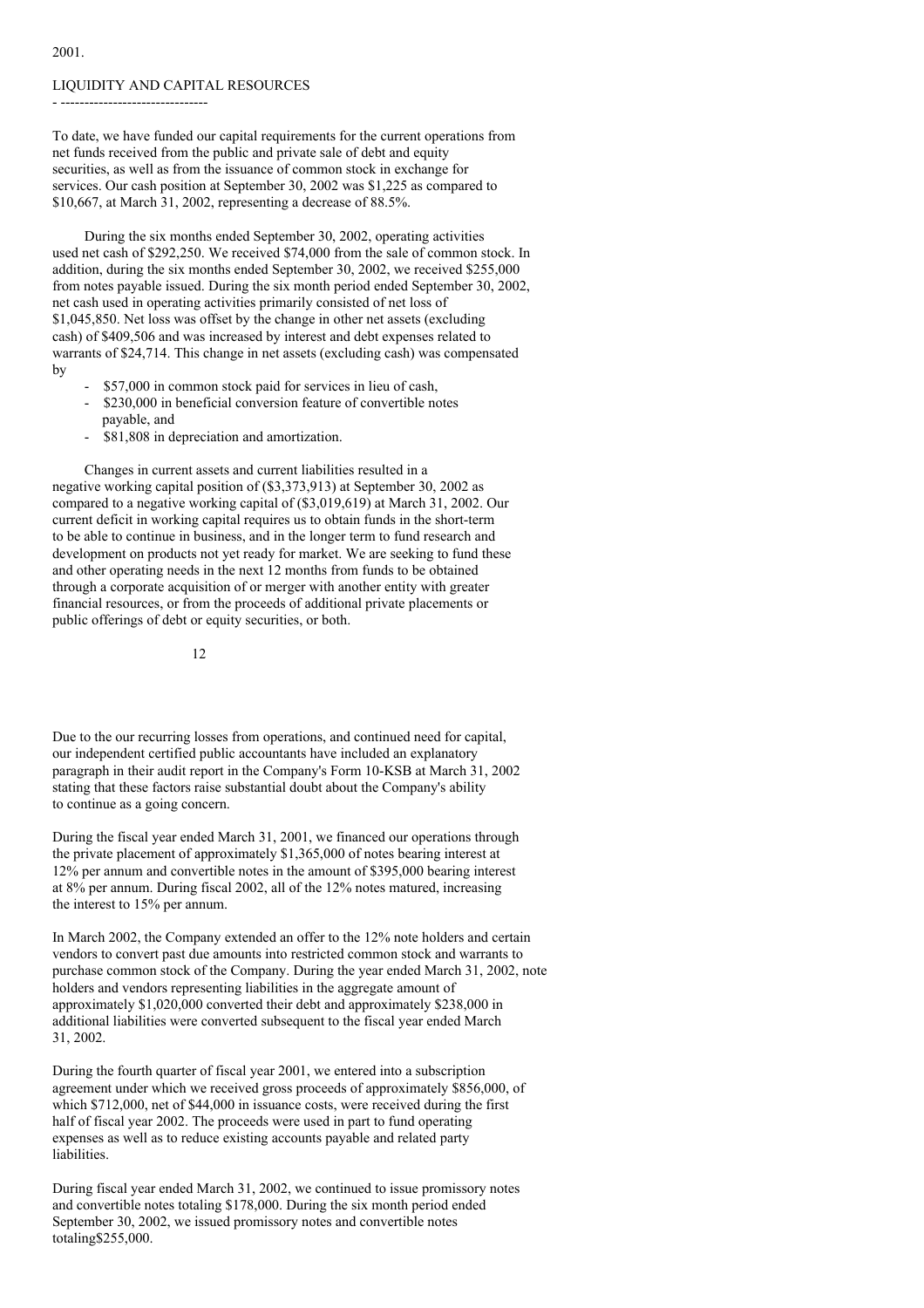Additional funds in the aggregate amount of \$200,000 were generated in January and February 2002, through the exercise of an option to purchase 400,000 shares of the Company's restricted common stock by a consultant. During the quarter ended September 30, 2002, funds totaling \$74,000 were received from the same consultant through the exercise of an option to purchase 148,000 shares of the Company's restricted common stock.

We expect to raise additional capital within the next three months to fund research and development and other activities. Our operations to date have consumed substantial capital without generating revenues, and we will continue to require substantial and increasing capital funds to conduct necessary research and development and pre-clinical and clinical testing of our Hemopurifier products, and to market any of those products that receive regulatory approval. We do not expect to generate revenue from operations for the foreseeable future, and our ability to meet our cash obligations as they become due and payable is expected to depend for at least the next several years on our ability to sell securities, borrow funds or a combination thereof. Our future capital requirements will depend upon many factors, including progress with pre-clinical testing and clinical trials, the number and breadth of our programs, the time and costs involved in preparing, filing, prosecuting, maintaining and enforcing patent claims and other proprietary rights, the time and costs involved in obtaining regulatory approvals, competing technological and market developments, and our ability to establish collaborative arrangements, effective commercialization, marketing activities and other arrangements. We expect to continue to incur increasing negative cash flows and net losses for the foreseeable future.

Management does not believe that inflation has had or is likely to have any material impact on the Company's limited operations.

At the date of this report, we do not have plans to purchase significant amounts of equipment or hire significant numbers of employees prior to successfully raising additional capital.

## ITEM 3. CONTROLS AND PROCEDURES

The Company's Chief Executive Officer and Chief Financial Officer/Principal Accounting Officer (collectively, the "Certifying Officers") are responsible for establishing and maintaining disclosure controls and procedures for the Company. Such officers have concluded (based upon their evaluation of these controls and procedures as of a date within 90 days of the filing of this report) that the Company's disclosure controls and procedures are effective to ensure that information required to be disclosed by the Company in this report is accumulated and communicated to the Company's management, including its principal executive officers as appropriate, to allow timely decisions regarding required disclosure.

The Certifying Officers also have indicated that there were no significant changes in the Company's internal controls or other factors that could significantly affect such controls subsequent to the date of their evaluation, and there were no corrective actions with regard to significant deficiencies and material weaknesses.

13

## PART II

#### OTHER INFORMATION

### ITEM 1. LEGAL PROCEEDINGS

There are no legal proceedings, to which we are a party, which could have a material adverse effect on our business, financial condition or operating results.

## ITEM 2. CHANGES IN SECURITIES

The Company issued 338,124 unregistered shares of common stock during the six month period ended September 30, 2002. Such shares were not registered under the Securities Act of 1933, as amended, in reliance upon an exemption from its registration requirements. In October 2002, the Company issued 52,000 shares of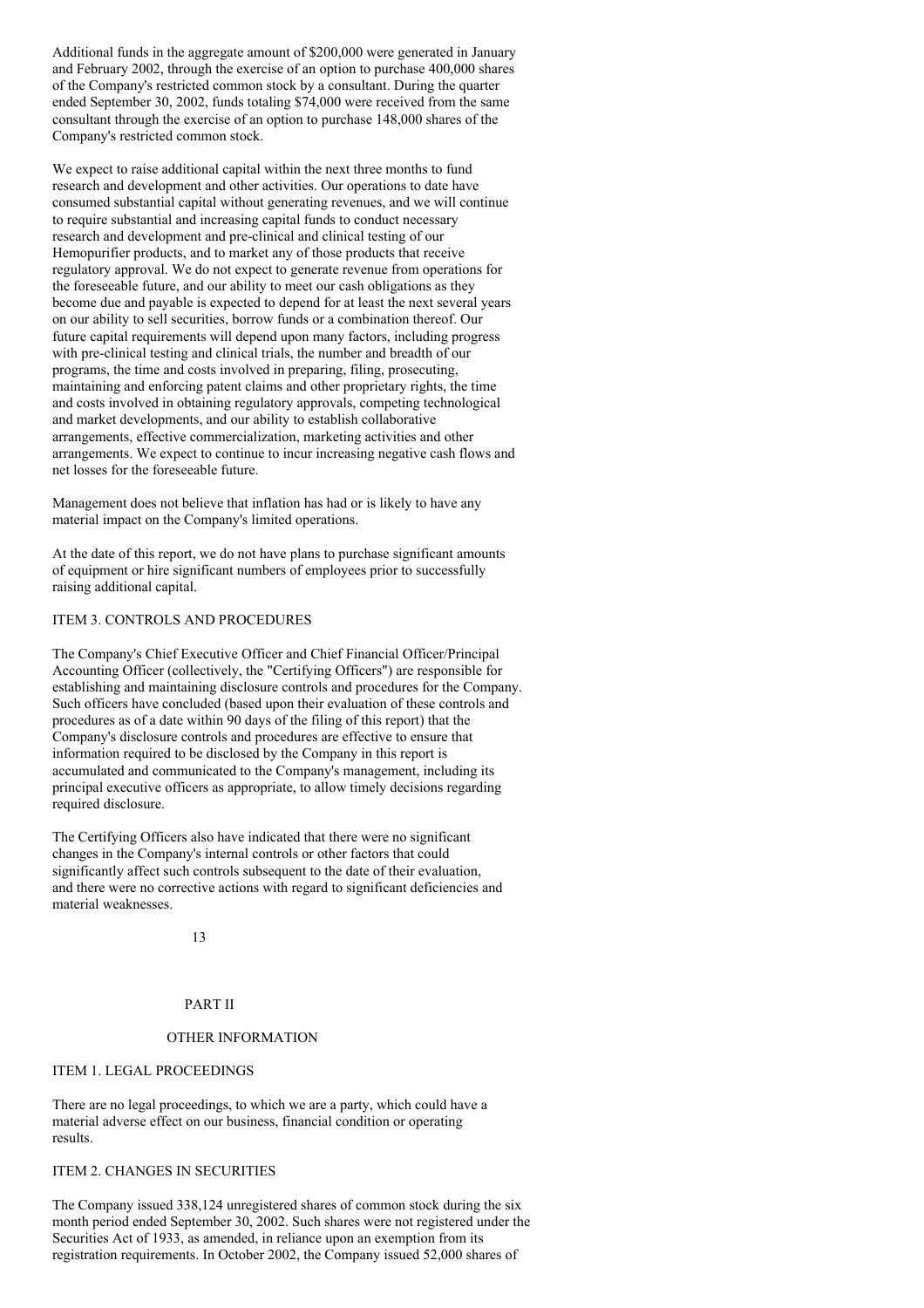Restricted Common Stock in connection with the exercise of options for cash totalling \$26,000.

## ITEM 3. DEFAULTS UPON SENIOR SECURITIES

As of the date of this report, various promissory and convertible notes payable in the aggregate principal amount of \$862,500 have reached maturity and are past due. The Company is currently seeking other financing arrangements to retire all past due notes.

ITEM 4. SUBMISSION OF MATTERS TO A VOTE OF SECURITY HOLDERS

None

ITEM 5. OTHER INFORMATION

None

ITEM 6. EXHIBITS AND REPORTS ON FORM 8-K

(a) Exhibits. The following documents are filed as part of this report: Pursuant to 18 U.S.C.ss.1350 as adopted pursuant to Section 906 of the Sarbanes-Oxley Act of 2002, 99.1 Certification of the Chief Executive Officer 99.2 Certification of the Chief Financial Officer

(b) Reports on Form 8-K filed during the quarter ended September 30, 2002.

None

14

## SIGNATURES

In accordance with the requirements of the Exchange Act, the registrant caused this report to be signed on its behalf by the undersigned, thereunto duly authorized.

## AETHLON MEDICAL, INC

Date: November 19, 2002

BY: /S/ JAMES A. JOYCE BY: /S/ EDWARD C. HALL

--------------------------- --------------------------- JAMES A. JOYCE EDWARD C. HALL CHAIRMAN, PRESIDENT AND CHIEF FINANCIAL OFFICER CHIEF EXECUTIVE OFFICER

AETHLON MEDICAL, INC.

Certification of Chief Executive Officer Pursuant to Section 302(a) of the Sarbanes-Oxley Act of 2002

I, James A. Joyce, certify that:

1. I have reviewed this quarterly report on Form 10-QSB of Aethlon Medical, Inc.;

2. Based on my knowledge, this quarterly report does not contain any untrue statement of a material fact or omit to state a material fact necessary to make the statements made, in light of the circumstances under which such statements were made, not misleading with respect to the period covered by this quarterly report;

3. Based on my knowledge, the financial statements, and other financial information included in this quarterly report, fairly present in all material respects the financial condition, results of operations and cash flows of the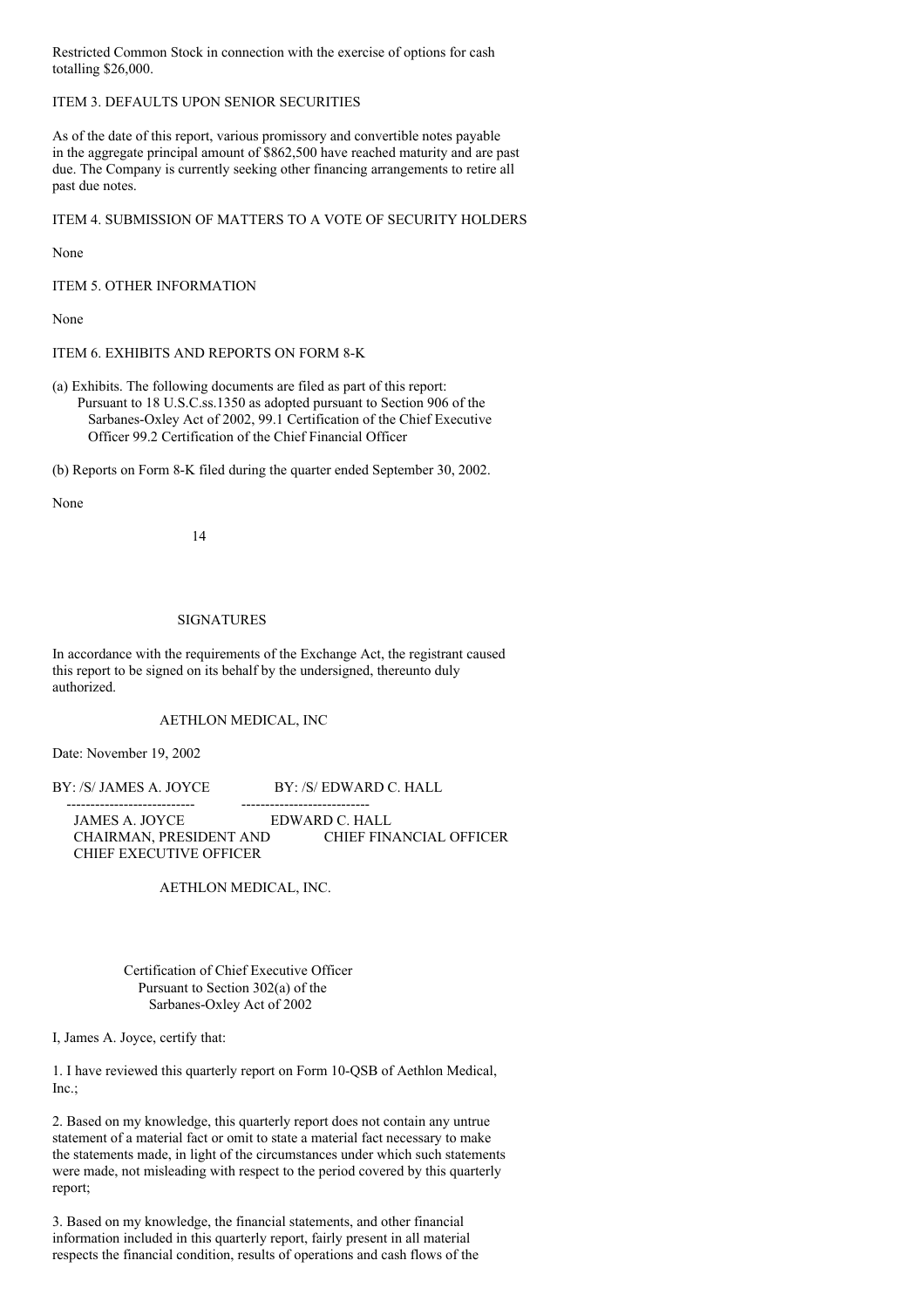registrant as of, and for, the periods presented in this quarterly report;

4. The registrant's other certifying officers and I are responsible for establishing and maintaining disclosure controls and procedures (as defined in Exchange Act Rules 13a-14 and 15d-14) for the registrant and we have:

a) designed such disclosure controls and procedures to ensure that material information relating to the registrant, including its consolidated subsidiaries, is made known to us by others within those entities, particularly during the period in which this quarterly report is being prepared;

b) evaluated the effectiveness of the registrant's disclosure controls and procedures as of a date within 90 days prior to the filing date of this quarterly report (the "Evaluation Date"); and

c) presented in this quarterly report our conclusions about the effectiveness of the disclosure controls and procedures based on our evaluation as of the Evaluation Date;

5. The registrant's other certifying officers and I have disclosed, based on our most recent evaluation, to the registrant's auditors and the audit committee of registrant's board of directors (or persons performing the equivalent functions):

a) all significant deficiencies in the design or operation of internal controls which could adversely affect the registrant's ability to record, process, summarize and report financial data and have identified for the registrant's auditors any material weaknesses in internal controls; and

b) any fraud, whether or not material, that involves management or other employees who have a significant role in the registrant's internal controls; and

6. The registrant's other certifying officers and I have indicated in this quarterly report whether or not there were significant changes in internal controls or in other factors that could significantly affect internal controls subsequent to the date of our most recent evaluation, including any corrective actions with regard to significant deficiencies and material weaknesses.

| /s/ James A. Joyce          | November 19, 2002 |
|-----------------------------|-------------------|
|                             |                   |
| James A. Joyce              | Date              |
| Chairman. President and CEO |                   |

## AETHLON MEDICAL, INC.

Certification of Chief Financial Officer/Principal Accounting Officer Pursuant to Section 302(a) of the Sarbanes-Oxley Act of 2002

I, Edward C. Hall, certify that:

1. I have reviewed this quarterly report on Form 10-QSB of Aethlon Medical, Inc.;

2. Based on my knowledge, this quarterly report does not contain any untrue statement of a material fact or omit to state a material fact necessary to make the statements made, in light of the circumstances under which such statements were made, not misleading with respect to the period covered by this quarterly report;

3. Based on my knowledge, the financial statements, and other financial information included in this quarterly report, fairly present in all material respects the financial condition, results of operations and cash flows of the registrant as of, and for, the periods presented in this quarterly report;

4. The registrant's other certifying officers and I are responsible for establishing and maintaining disclosure controls and procedures (as defined in Exchange Act Rules 13a-14 and 15d-14) for the registrant and we have:

a) designed such disclosure controls and procedures to ensure that material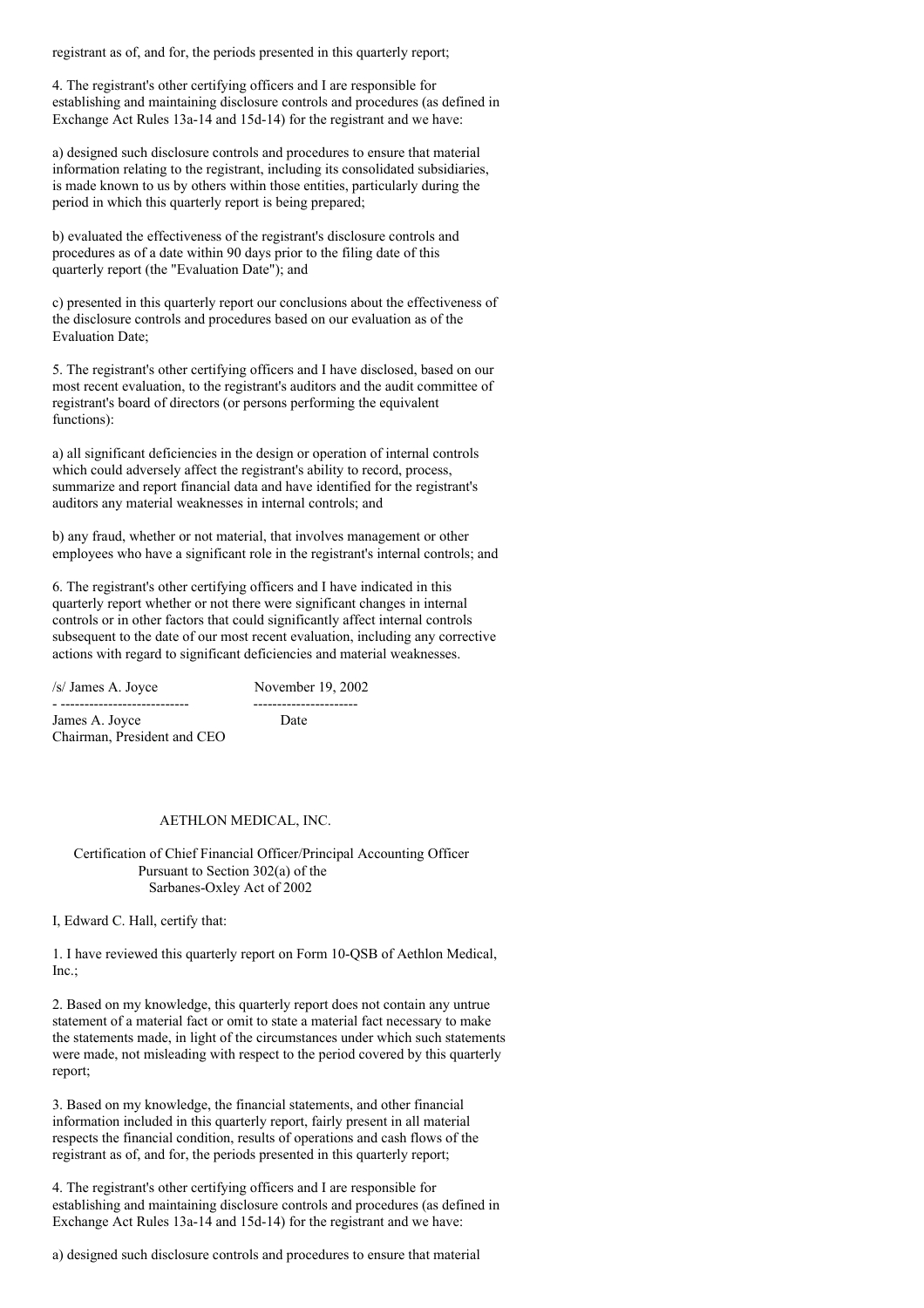information relating to the registrant, including its consolidated subsidiaries, is made known to us by others within those entities, particularly during the period in which this quarterly report is being prepared;

b) evaluated the effectiveness of the registrant's disclosure controls and procedures as of a date within 90 days prior to the filing date of this quarterly report (the "Evaluation Date"); and

c) presented in this quarterly report our conclusions about the effectiveness of the disclosure controls and procedures based on our evaluation as of the Evaluation Date;

5. The registrant's other certifying officers and I have disclosed, based on our most recent evaluation, to the registrant's auditors and the audit committee of registrant's board of directors (or persons performing the equivalent functions):

a) all significant deficiencies in the design or operation of internal controls which could adversely affect the registrant's ability to record, process, summarize and report financial data and have identified for the registrant's auditors any material weaknesses in internal controls; and

b) any fraud, whether or not material, that involves management or other employees who have a significant role in the registrant's internal controls; and

6. The registrant's other certifying officers and I have indicated in this quarterly report whether or not there were significant changes in internal controls or in other factors that could significantly affect internal controls subsequent to the date of our most recent evaluation, including any corrective actions with regard to significant deficiencies and material weaknesses.

| /s/ Edward C. Hall               | November 19, 2002 |
|----------------------------------|-------------------|
|                                  |                   |
| Edward C. Hall                   | Date              |
| CFO/Principal Accounting Officer |                   |

| I                  |
|--------------------|
| ۰.<br>I<br>۰.<br>× |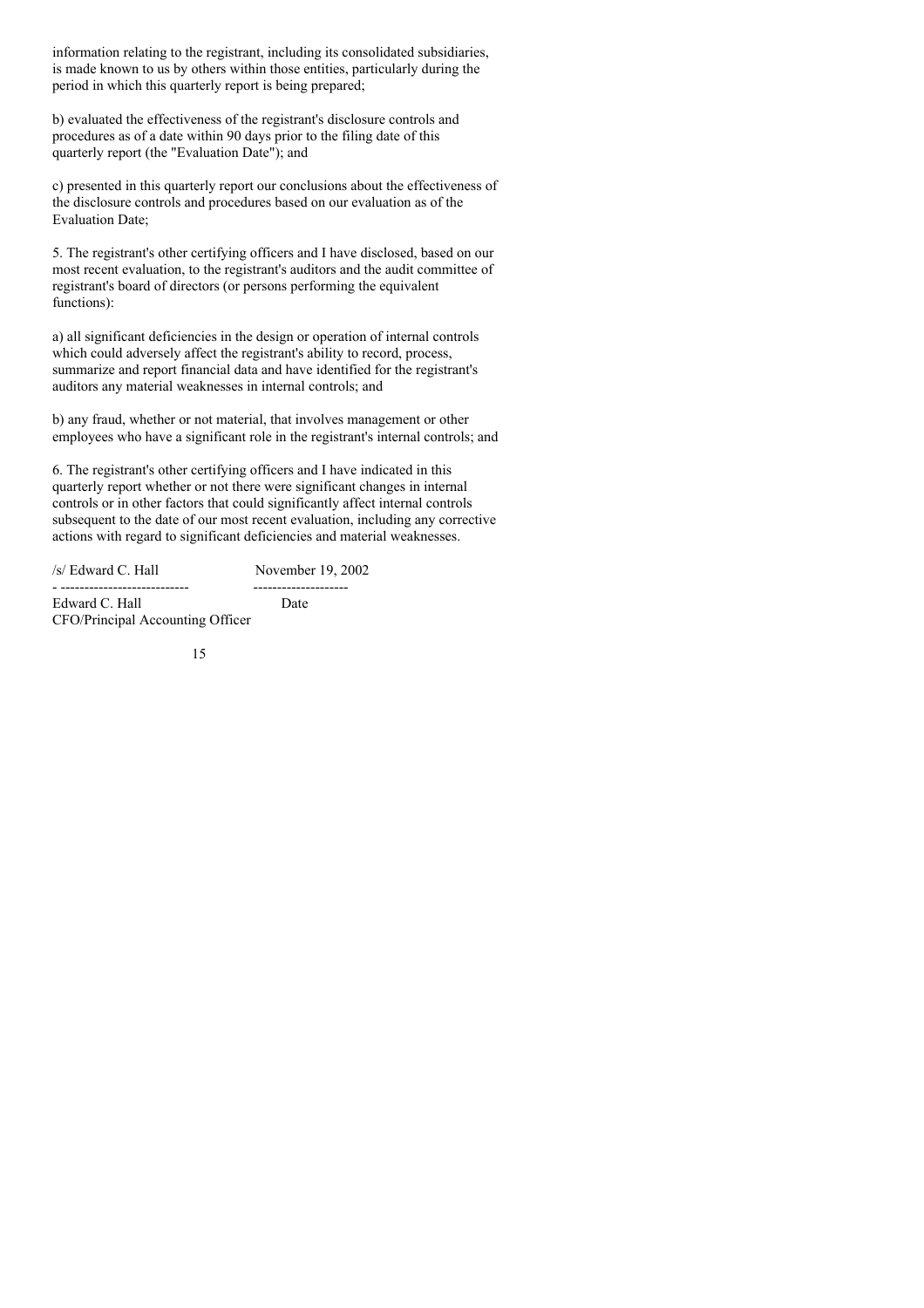## EXHIBIT 99.1

## 18 U.S.C. ss.1350,

## AS ADOPTED PURSUANT TO SECTION 906 OF THE SARBANES-OXLEY ACT OF 2002

Certification of Chief Executive Officer of Aethlon Medical, Inc., Inc.

In connection with the Quarterly Report of Aethlon Medical, Inc. (the "Company") on Form 10-QSB for the period ended September 30, 2002 as filed with the Securities and Exchange Commission on the date hereof (the "Report"), I, James A. Joyce, Chief Executive Officer of the Company, certify, pursuant to 18 U.S.C. ss.1350, as adopted pursuant to Section 906 of the Sarbanes-Oxley Act of 2002, that:

1. The Report fully complies with the requirements of Section 13(a) or 15(d) of the Securities Exchange Act of 1934; and

2. The information contained in the Report fairly presents, in all material respects, the financial condition and results of operations of the Company.

/S/ JAMES A. JOYCE

------------------ JAMES A. JOYCE CHIEF EXECUTIVE OFFICER NOVEMBER 19, 2002